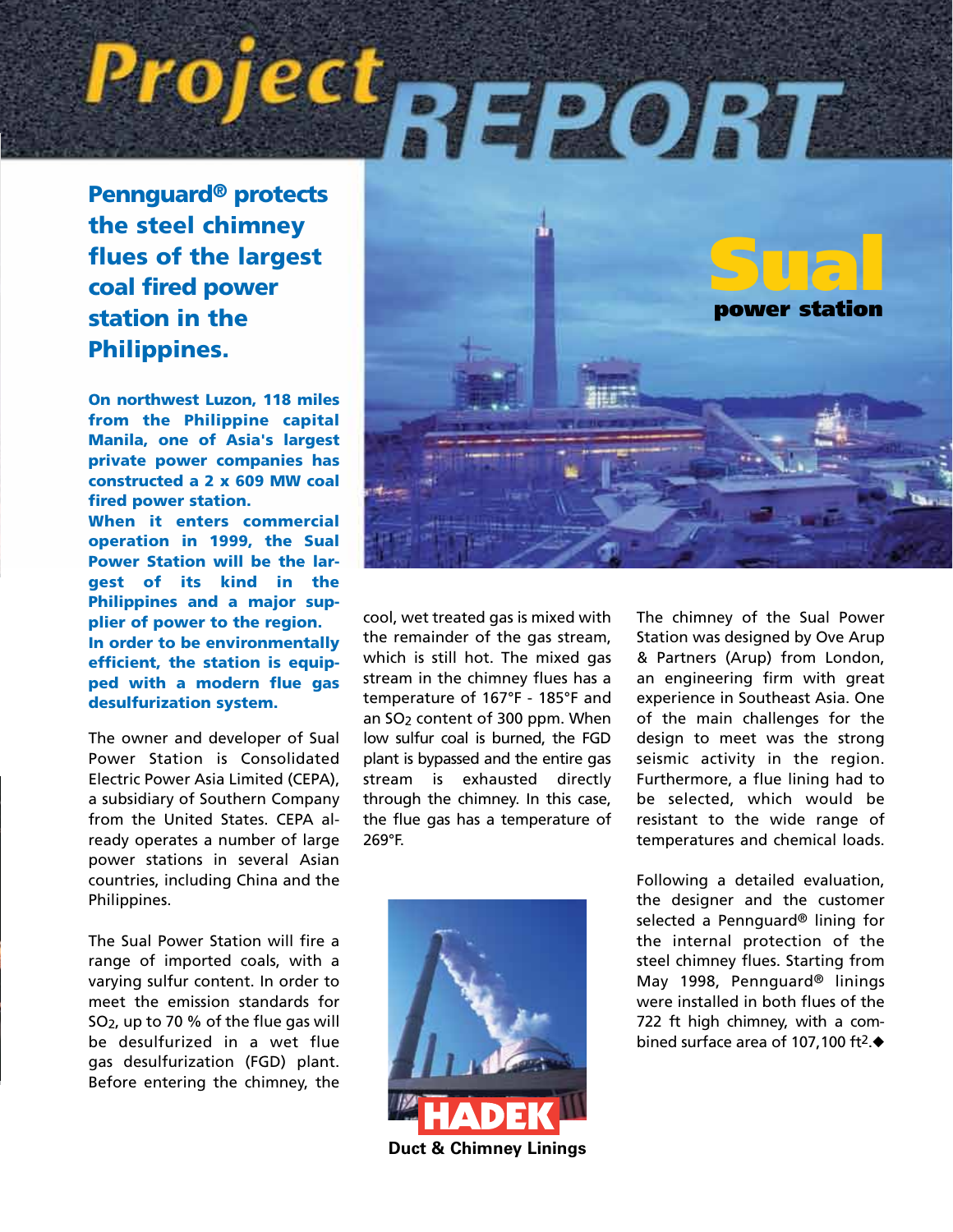## **Project REPORT**

#### The selection of Pennguard®

During the selection of a suitable lining for the steel chimney flues, it became clear that the Sual project presented several specific challenges. The main points of consideration were the chemical environment in the flues, the seismic activity of the region and the adverse local climate conditions.

### *1* **A strongly acidic flue gas**

The reheating method employed for the Sual Power Station is simple and effective; by mixing the desulfurized, cool gas stream with the remaining hot, unscrubbed gas (70 % and 30 % of the total gas stream respectively), a mixed



gas stream with a temperature of 167°F - 185°F is created. As a result of the mixing, most of the conden-



*One of the steel flues after the installation of the Pennguard® lining.*

sate present in the scrubbed gas stream is evaporated. However, small amounts of agressive and corrosive condensate remain. As a result of the evaporation, the sulfuric acid concentration of this condensate is very high. The combination of a 167°F - 185°F temperature and a high sulfuric acid concentration is very agressive to most materials of construction.

A Pennguard® lining however, is based on borosilicate glass, which has unlimited resistance against high concentrations of sulfuric acid, even at high temperatures. As a 1,5" thick, impermeable lining of cellular borosilicate glass, a Pennguard® lining will provide reliable long term protection even under these agressive chemical conditions.

*(Please note: all described operating conditions are based on design performance)*

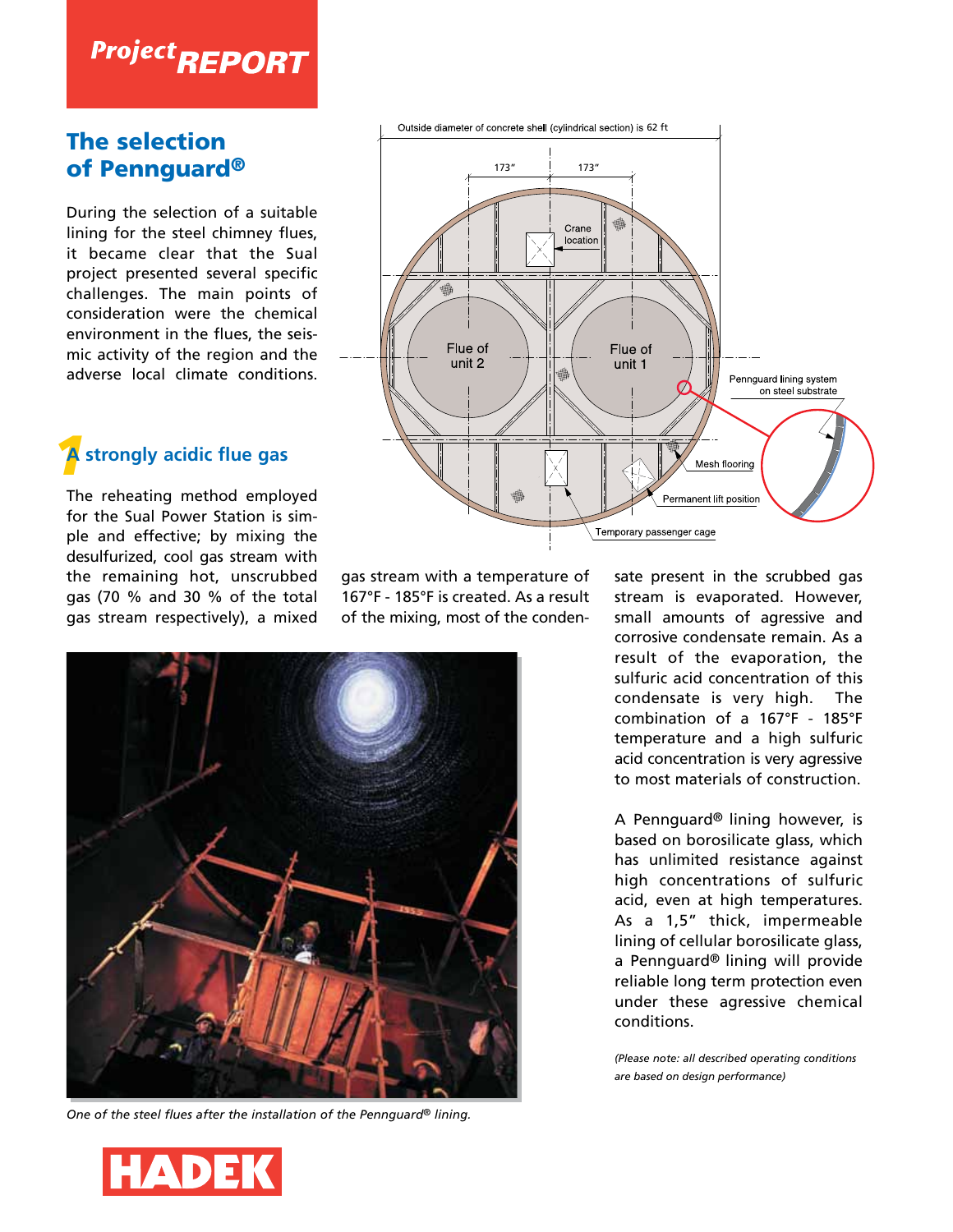

The Sual Power Station is located in one of the most seismically active regions in the world. Under this challenging condition, Ove Arup & Partners have taken great care to create a chimney design which is both safe and economical. As a general rule for chimneys in seismically active locations, light materials of construction are preferred, as this will reduce the forces on the chimney shell and foundation during an earthquake.

A Pennguard® lining meets this requirement; the total weight of a Pennguard® lining is only 2.44 lbs/sqft (using 1,5" thick Pennguard® Blocks).

The excellent insulating properties of a Pennguard® lining offer additional benefits: external insulation can be omitted, which further reduces weight and seismic load and thermal stresses in the steel flues are significantly reduced.

The Pennguard® lining itself can easily accomodate the deflections that may occur in the steel flues during an earthquake, as the adhesive, Pennguard® Adhesive Membrane, has good flexibility.



During most of the year, the climate on northwest Luzon can be characterized as hot, with a very high relative humidity. This will make the climate within the chimney flues difficult to control



*The reinforced concrete windshield contains two steel flues.*

during the application of the internal lining.

The application process of a Pennguard® lining can be divided into two separate phases without problem. During the first phase, smaller sections of the steel flues are grit blasted and protected with Pennguard® Block Primer in a workshop. Then, after assembly of the flues, moving work platforms are installed and the Pennguard® lining can be applied directly over the prepared and primed steel. This means, that the

surface preparation by grit blasting is performed outside of the chimney itself, which eliminates any concerns for condensation of moisture on freshly prepared steel surfaces.

During the installation of the Pennguard® lining, the primercoated steel surface must be dry. The drying and curing of Pennguard® Adhesive Membrane, the adhesive of the Pennguard® lining system, is not negatively affected by high relative humidity.